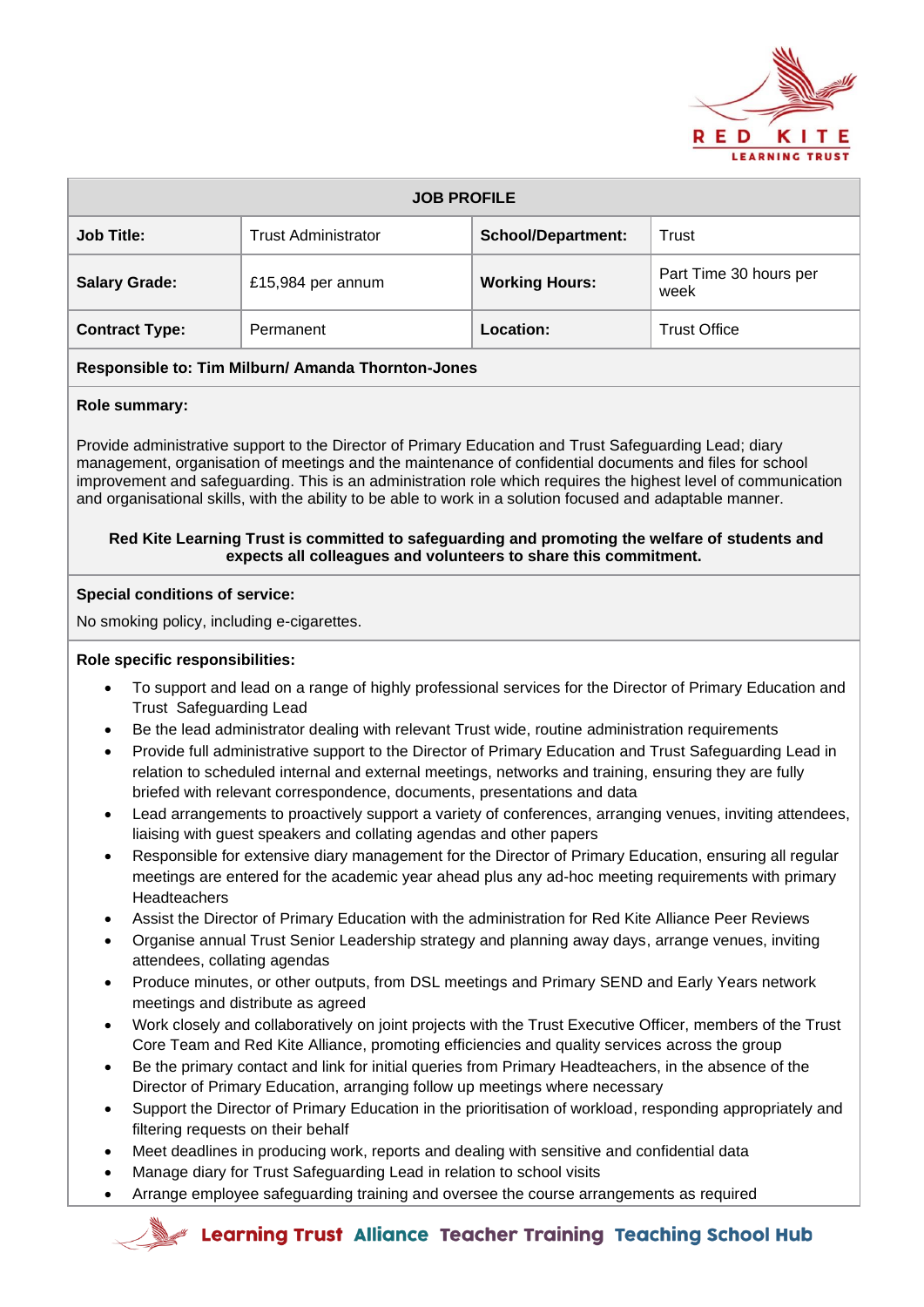- To receive and appropriately deal with incoming email communications and as necessary use own judgement to redirect appropriately
- Provide administrative support with the preparation of agendas, minutes and papers
- To recognise own strengths and areas of expertise and use these to advise and support others

# **RK People responsibilities:**

- Contribute to the overall aims and values of our Trust, appreciate and support the roles of other members of the wider team and attend and participate in relevant meetings as required
- Comply with all Trust policies and procedures including child protection, health, safety, welfare, security, confidentiality and data protection, reporting any concerns to the appropriate person
- Contribute to ensuring safeguarding procedures are in place and used effectively at all times

The role holder must demonstrate a flexible approach to the delivery of the role. Consequently, the role holder may be required to perform work not specifically identified in the job profile but which is in line with the general scope, grade and responsibilities of the role.

# **Red Kite Mission, Values & Leadership Expectations**

## **Our Trust Mission**

Nurturing ambition, delivering excellence and enriching children's lives

# **Our Trust Values**

**Collaboration:** we pull together to get the best outcomes for every child in every school, working with professional generosity and openness for the common good. We share joy in our achievements – personal and collective

**Integrity:** we put ethical leadership and excellent governance at the heart of our Trust, serving our schools and communities with fairness, honesty and transparency and a hunger for social justice

**Respect:** we champion equity, equality and diversity. We treat our staff, children and families and partners with respect and kindness – modelling our values and wanting the very best for each other

## **Our Leadership Expectations**

**Coach your Team:** our leaders use coaching principles to support their teams to be self-aware, grow and work collaboratively

**Lead with Respect:** our ethical leaders lead with trust, integrity and show appreciation. Wellbeing and fairness are shared priorities

**Challenge for Excellence:** our leaders challenge themselves and their teams to continually grow in their role and towards their aspirations. They support an innovative approach where colleagues are encouraged to try new approaches with the aim of improvement

| <b>PEOPLE PROFILE</b>                                                            |                  |                  |  |  |  |
|----------------------------------------------------------------------------------|------------------|------------------|--|--|--|
| <b>Aptitudes and Characteristics</b>                                             | <b>Essential</b> | <b>Desirable</b> |  |  |  |
| Confidential and trustworthy                                                     | $\ast$           |                  |  |  |  |
| Ability to work flexibly and collaboratively as part of a team as well as on own | $\ast$           |                  |  |  |  |
| Ability to communicate and influence effectively with colleagues at all levels   | $\star$          |                  |  |  |  |
| Ability to work to high levels of accuracy                                       | $\star$          |                  |  |  |  |